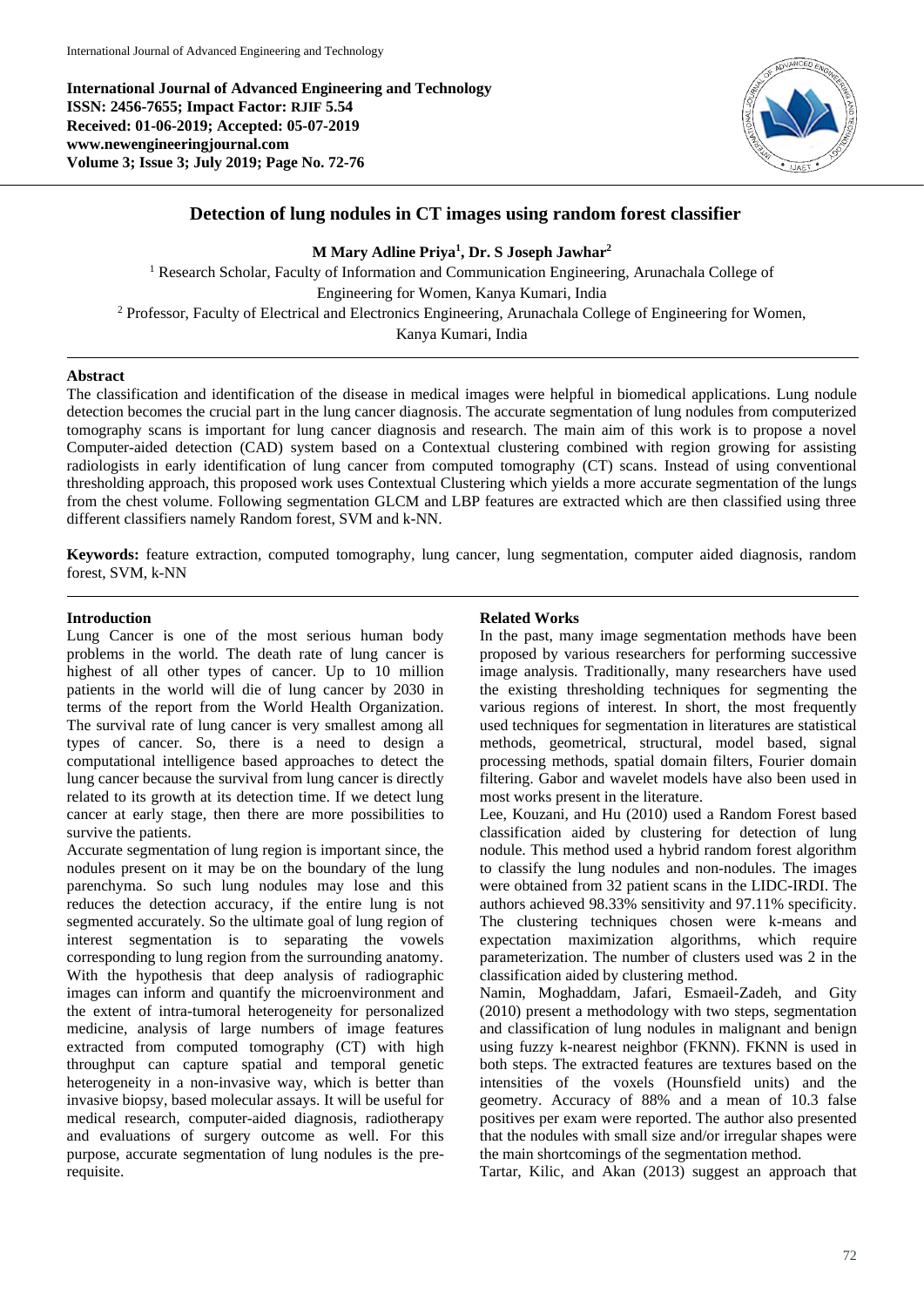classifies lung nodules in CT scans using hybrid features. Four techniques are explored: principal component analysis (PCA) and minimum redundancy maximum relevance (mrMR), statistical features extraction, geometrical features extraction and an hybrid method. They evaluated statistical values from PCA in two dimensions and mrMR with geometrical features. The results were 90.7% accuracy, 89.6% sensitivity and 87.5% specificity. The methodology adopts a dataset of 2D CT slices evaluated by radiologists, divided in 95 nodules and 75 non-nodules from 63 patients. The uses of two dimensional images for shape-based features extraction may raises the sensitivity, but prejudice the specificity of the third and fourth method because of the limited analysis of the whole nodule property on the original 3D CT.

Zhang *et al*. (2013) proposed an approach to classify lung nodules in four categories: well-circumscribed, vascularized, juxtapleural and pleural tail. The method describes both the lung nodule and the surrounding context information to perform the characterization in two distinct ways: 1) super pixel labeling, which labels the pixels as foreground or background, and 2) context curve calculation. The image database resource was the early lung cancer action program (ELCAP), which contains 50 low-dose scans. This method resulted in 82.5% accuracy. Their database contained 379 unduplicated lung nodules with locations indicated by annotations. The nodules images were cropped with a 31 x 31 pixels window for extracting the context curves. As super pixel labeling results in texture characteristics, there is no guarantee that the nodule image sliced comprises all fundamental features of the nodule texture.

The methodology developed by Choi and Choi (2014) uses Hessian matrices to calculate two angular histograms. The angular histograms of the normal surface are used as features to eliminate structures linked to lung parenchyma and to classify the remainder as nodules or non-nodules. Using 84 exams from the LIDC, they achieved 97.4% accuracy, 97.2% sensitivity and 97.7% specificity. The method multi-scale dot enhancement filtering is applied into 3D shape of the object, but lacks of pre-processing techniques. It was used 84 exams with a total of 148 isolated, juxtapleural and juxtavascular nodules.

Carvalho Filho *et al*. (2014), proposed the classification of lung nodules and non-nodules using taxonomic diversity indices. The computation of the indices was based on phylogenetic trees, which were applied to the characterization of the nodule candidate. The SVM classifier and the radial-basis function (RBF) kernel were used. The LIDC (833 scans) resulted in 97.55% mean accuracy, 85.91% mean sensitivity and 97.7% mean specificity.

In this work, a new methodology is proposed that overcomes those inconveniences. The majority of those works, with the exception of Carvalho Filho *et al*. (2014), Shen *et al*. (2015) and Tan *et al*. (2011), utilized few exams for their study cases. This work takes the advantage of use a relevant number of exams, inspired by Carvalho Filho *et al*. (2014) work. Shen *et al*. (2015) chain-code approach is very sensitive to noises, differently from the proposed method of Artificial Crawlers, which is low sensitive to them, due to its evolutionary properties.

# **Methodology**

Block diagram of proposed method:

- The main goal of this work is to construct a consistent methodology for the classification of candidates into nodules or non-nodules.
- The proposed method involves three stages are shown in figure1.



**Fig 1:** Block diagram of proposed work

- There are four phases: image acquisition, feature extraction, image classification and nodule detection.
- Initially the CT lung images are segmented using contextual clustering along with region growing algorithm.
- Next stage is Feature extraction which is done by extracting GLCM and LBP features.
- The third stage is classification with three different types of classifiers namely k- Nearest Neighbour (k-NN), Random forest (RF) and Support vector machines (SVM).
- The last phase is the nodule detection.

## **A. Segmentation via Contextual Clustering with Region Growing**

Region growing is an iterative region based segmentation technique employed to identify connected regions of interest (contiguous sets of vowels) in images, obeying some inclusion rule (generally based on threshold values), and according to the notion of discrete connectivity. The first step in region growing is to choose initial seed point. In this approach, a region growing approach along with the clustering is used to fix the threshold in order to segment the region of interest present in the CT lung images.

# **B. Extraction of GLCM Features**

The Gray Level Co occurrence Matrix (GLCM) method is a way of extracting second order statistical texture features. The approach has been used in a number of applications. A GLCM is basically a matrix where the number of gray levels in image equals the number of rows and columns. Since dimension of GLCM is very large they are sensitive to the size of the texture samples on which they are estimated. To avoid this more often, the number of gray levels is reduced.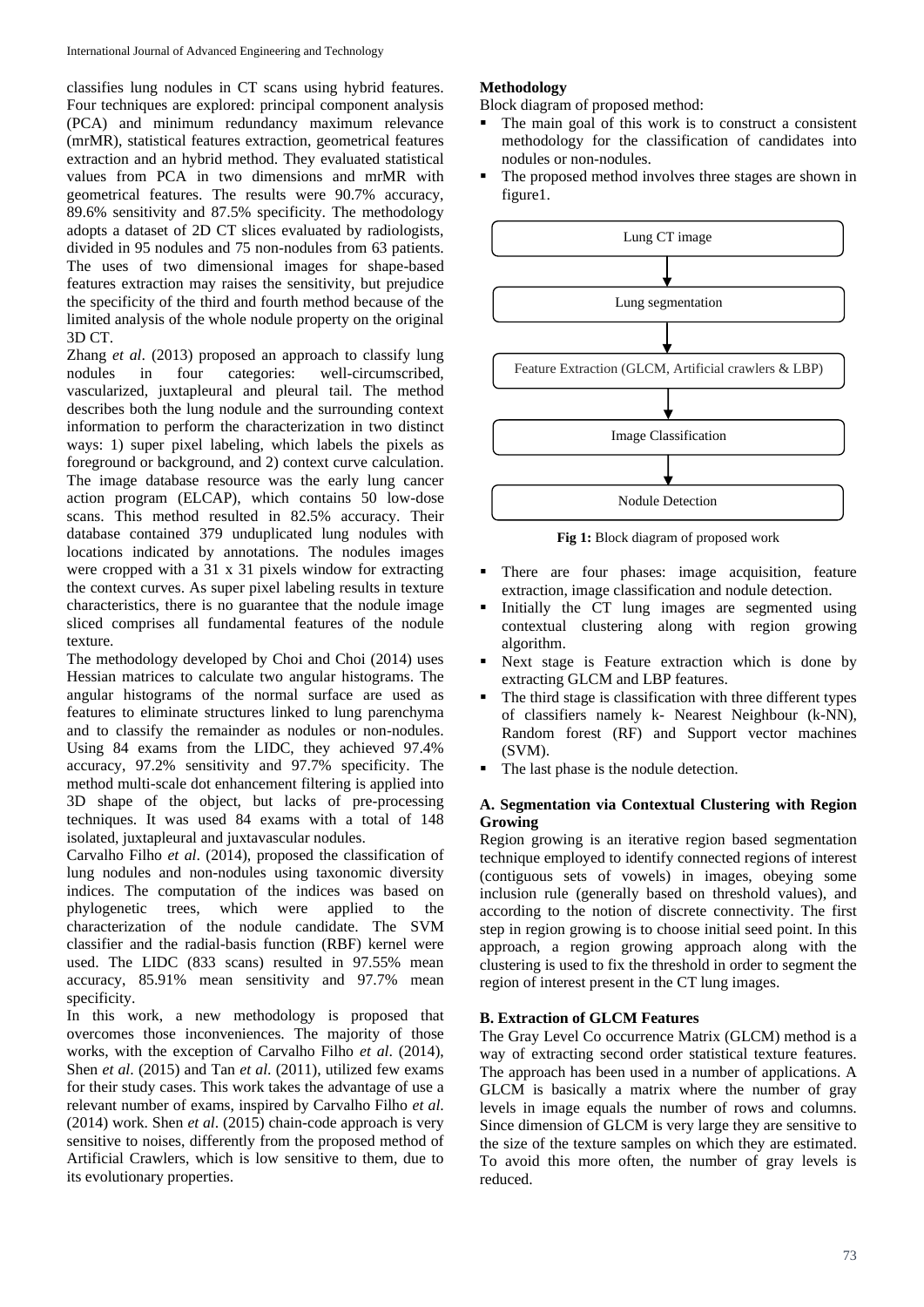### **C. Extraction of LBP Features**

Local binary pattern (LBP) is an simple and less complex operator for texture feature extraction which uses simple comparison for feature extraction. Since LPB uses local image information for feature extraction first the whole image is divided into small fixed size blocks usually 16x16 pixels. Each pixel in the block is compared with their surrounding 8 neighborhood pixels in anticlockwise direction. Any neighborhood pixel greater than centre pixel is represented by binary '1' else it is represented by binary '0'. The result of comparison a string of binary is then encoded as decimal number. So an 8 neighborhood will give decimal value up to 255. Then the feature vector of each block is represented as normalized histogram count of decimal value obtained for each pixel in that block. Local descriptors with each block are concatenated to form final feature vector.

#### **D. Classifier**

Three types of classifiers are used for classification namely Random forest, SVM and k-NN.

*1) SVM:* Support vector machines are supervised learning models with associated learning algorithms that analyze data and recognize patterns, used for classification. Support Vector Machines are based on the concept of decision planes that define decision boundaries. A decision plane is one that separates between a set of objects having different class memberships. The basic SVM algorithm takes a set of input data along with set of predicts for classifying the data to the classes. From given set of training examples, an SVM training algorithm builds a model that assigns new examples into one category or the other.

In the proposed method linear classifier is used for classification. Since the aim is to find a best hyper plane that represents the largest separation or margin between the two classes we choose the hyper plane so that the distance from it to the nearest data point on each side of hyper plane is maximized. If such a hyper plane exists, it is known as the maximum margin hyper plane and the linear classifier is defined as maximum classifier.

*2) Random forest (RF):* The random forest (RF) algorithms form a family of classification methods that are formed by combining decision trees. A particular important characteristic of such Ensembles of Classifiers is their decision tree components are grown from a certain amount of randomness. Based on this idea, RF is also defined as a generic principle of randomized ensembles of decision tree. The basic unit of RF is a binary tree constructed using recursive partitioning. The basic unit of RF tree is typically grown using the CART methodology, in which binary splits recursively partition the tree into homogeneous or near homogeneous terminal nodes. According to this method a good binary split must push data from a parent tree node to its two daughter nodes so that the ensuing homogeneity in the daughter nodes is improved from the parent node. RF is often a collection of hundreds to thousands of trees, where each tree is grown from original data by bootstrap sampling.

RF trees differ from CART due to the fact that they are grown none deterministically using a two-stage randomization procedure. In addition to the randomization introduced by bootstrap sampling of the original data, a second layer of randomization is introduced at the node level when growing the tree. Rather than splitting a tree node using all variables (predictors), RF selects only a random subset of variables at each node and uses them as candidates to find the best split for the node. The main aim of this two step randomization is to decorrelate decision trees so that the forest ensemble will have low variance. The Breiman's approaches to build random forest generally consist of following main steps:

- Draw n-tree bootstrap samples from the original data.
- For each bootstrap data set grow a tree. At each node of the tree, randomly select m variables (predictors) for splitting. Continue growing the tree so that each terminal node has no fewer nodes than node size cases.
- Aggregate information from the n-tree for classification.
- Using the data not in bootstrap sample compute an outof-bag (OOB) error rate.

*3) k-Nearest Neighbour (k-NN):* The k-nearest neighbour algorithm (k-NN) proposed by Cover and Heart (1968) is a non parametric method used for classification and regression. k- NN makes prediction from using training set directly. Predictions are made by new vector for by searching through entire dataset for finding k most similar neighbours and summarizing the output of those k values. In case of classification this might mode class value and for regression this might be mean output variable. To determine which of k vectors in dataset are close to given input some kind of metrics is used. Normally for real valued data Euclidean distance is widely apart from these hamming, manhattan, minkowski distance is also used. Euclidean is used when input data are of same type. Manhattan distance is used when inputs are not of similar data type. The computation complexity of k-NN increases with increase in dataset size. There also several other forms of k-NN namely instance based learner, lazzy learner, and nonparametric learner. k-NN when used for classification the class with highest frequency from k similar instances is calculate as output. Class probabilities are calculated as normalized frequency of samples that belong to set of k class with similarity. When number of class is odd choose k as an even number when number of class is even chooses k as an odd number.

#### **Results and Discussion**

The CAD system is implemented in MATLAB 2015b and was validated using one of the largest publicly available database namely Lung Image Database Consortium image collection (LIDC-IDRI). The entire dataset contains CT images from a total of 1018 patients and the complete data along with annotated results can be downloaded from the website http://cancerimagingarchive.net. Figures 2 to 4 depict results obtained from proposed method. Figure5 shows the lungs segmented from their background.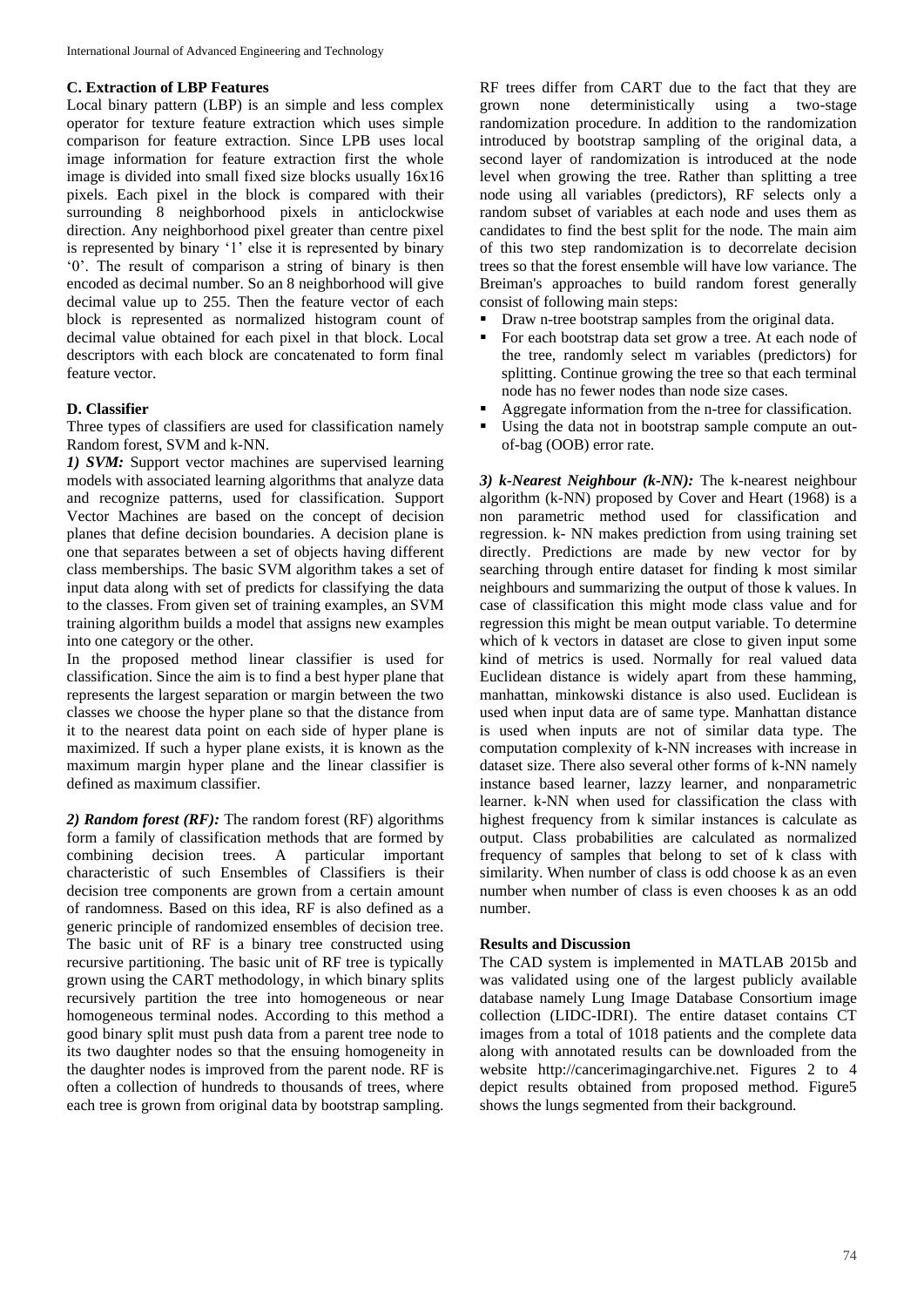

**Fig 2:** Input image



**Fig 3:** Output of CC based segmentation



**Fig 4:** Border corrected output



**Fig 5:** Segmented lungs



**Fig 6:** Detected nodule

**Table 1:** Performance Metrics

| <b>Metrics</b> | <b>Classifier</b> |       |         |
|----------------|-------------------|-------|---------|
|                | <b>SVM</b>        | RF    | $k$ -NN |
| Accuracy       | 0.76              | 0.98  | 0.92    |
| Sensitivity    | 0.825             | 0.975 | 0.95    |
| Specificity    | 0.50              | 1     | 0.8     |
| Precision      | 0.868             | ı     | 0.95    |
| Recall         | 0.825             | 0.975 | 0.95    |
| F Measure      | 0.846             | 0.987 | 0.95    |
| Gmean          | 0.642             | 0.987 | 0.872   |

In order to evaluate the performance of different classifiers the metrics accuracy, sensitivity, specificity, precision, recall, f\_measure, gmean are calculated on the whole database and results are tabulated in Table I.

## **Conclusion**

In this paper a novel Computer-aided detection (CAD) system for classification of lung nodules in CT images is proposed. The proposed system uses contextual clustering based region growing for segmentation followed by GLCM and LBP features extraction. The extracted features are classified using three different classifiers. From performance metrics obtained it is found that Random Forest based classifier outperforms other classifiers.

## **References**

- 1. Rebecca L Siegel, Kimberly D Miller, Ahmedin Jemal. Cancer statistics, 2017", CA Cancer J Clin, Jan. 2017.
- 2. Organization WH. Description of the global burden of NCDs their risk factors and determinants", Geneva Switzerland: World Health Organization, 2011.
- 3. Vigneshwar R, Karthic K, Karthick A, Senthamizhselvi R. Lung Lesion Extraction Using Improved Toboggan Based Algorithm. International Journal of Advance Research, Ideas and Innovations in Technology. 2017; 3(2):774-779.
- 4. Suvadip Mukherjeey, Xiaojie Huang, Roshni R Bhagalia. Lung nodule segmentation using deep learned prior based graph cut, *IEEE Trans. Image Process.* 2017; 20(7):1205-1208.